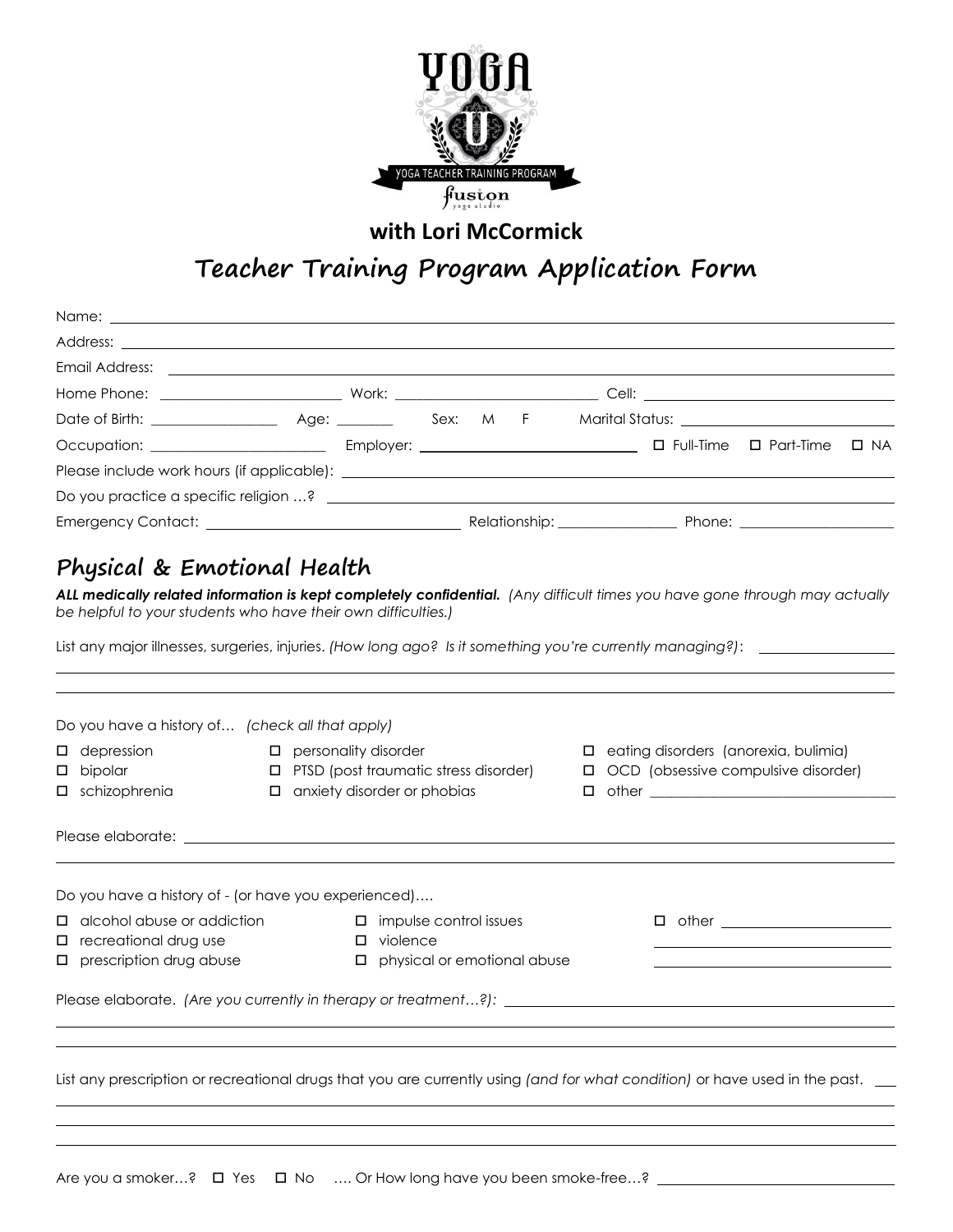## **Yoga Experience**

How long have you been practicing yoga *(- and what styles specifically)*…? List any previous teachers and where you have studied or practiced yoga in the past.

| ,我们也不会有什么。""我们的人,我们也不会有什么?""我们的人,我们也不会有什么?""我们的人,我们也不会有什么?""我们的人,我们也不会有什么?""我们的人                                                                                                                                                                                                                                                                       |
|--------------------------------------------------------------------------------------------------------------------------------------------------------------------------------------------------------------------------------------------------------------------------------------------------------------------------------------------------------|
| $About \, Teaching$ (there are no right/wrong answers)                                                                                                                                                                                                                                                                                                 |
| What are your personal and/or professional goals for this teacher training program? _______________________                                                                                                                                                                                                                                            |
|                                                                                                                                                                                                                                                                                                                                                        |
| □ No. I just want to learn more about yoga. □ Undecided at this time.                                                                                                                                                                                                                                                                                  |
|                                                                                                                                                                                                                                                                                                                                                        |
|                                                                                                                                                                                                                                                                                                                                                        |
|                                                                                                                                                                                                                                                                                                                                                        |
|                                                                                                                                                                                                                                                                                                                                                        |
| Have you participated in any other yoga teacher programs (include approximate hours), special workshops, or practice<br>intensives? List your previous education and relevant training experiences (both yoga and other related fields that may<br>be relevant). Please be specific as this may help us plan the upcoming session. ___________________ |
|                                                                                                                                                                                                                                                                                                                                                        |
| List any other interesting things you would like us to know about you (include hobbies, interests, etc.) – or do you have any                                                                                                                                                                                                                          |
|                                                                                                                                                                                                                                                                                                                                                        |
|                                                                                                                                                                                                                                                                                                                                                        |

Have you taken any classes with Lori (yet)...? **I** No, but plan to ASAP. **II** Yes. (Approx. how many classes \_\_\_\_\_\_\_\_\_?)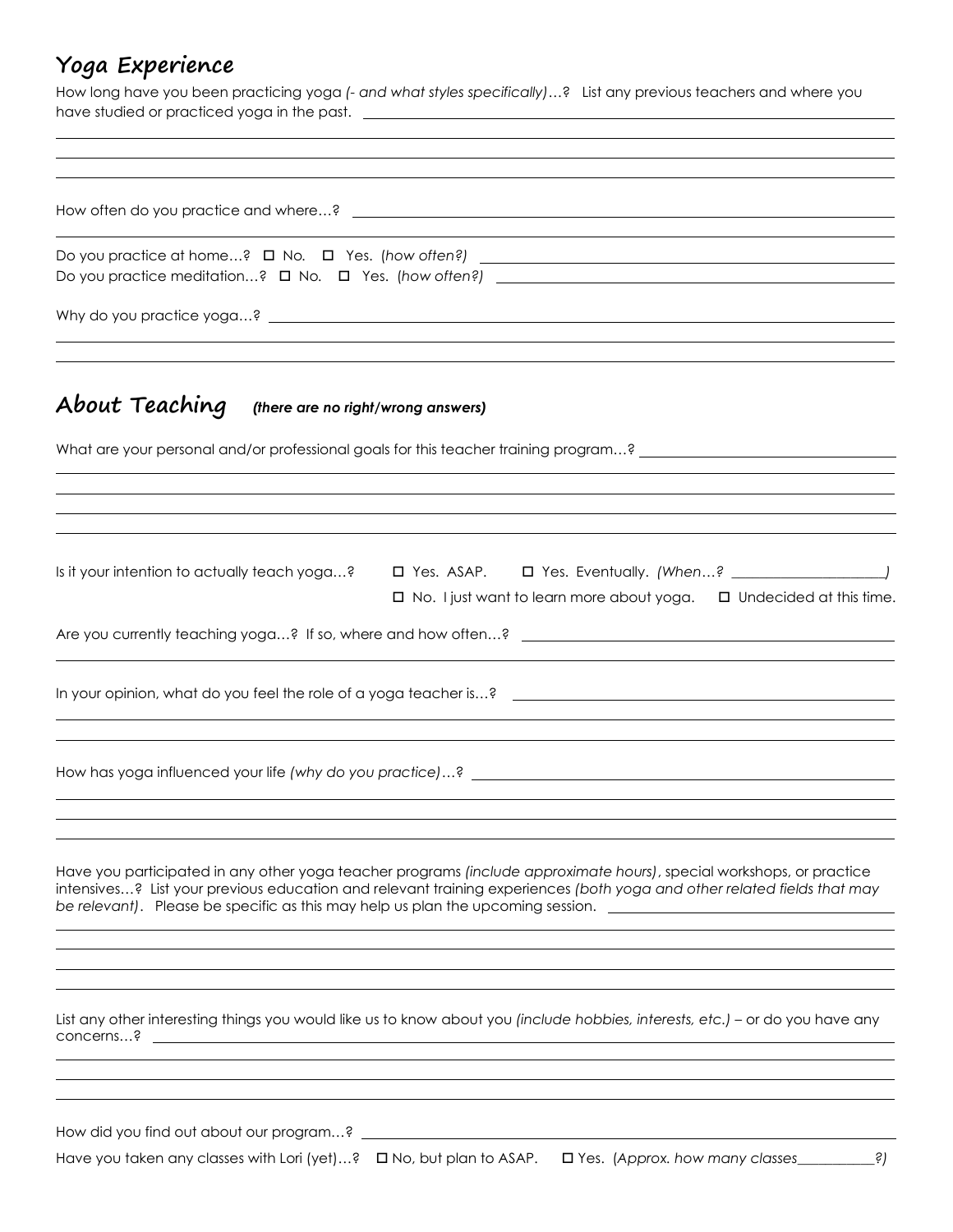At this time, are you aware of any scheduling conflicts *(travel plans, special events, work schedule, etc.)*…? If so, please provide dates or more information.

### **Tuition & Payment**

In order to provide personalized training, we limit class size – *so, reserve your space early!* To do so, please complete this application form (write clearly) and enclose a deposit of \$50 (payable to "*Fusion Yoga Studio Sacramento, Inc*."). The form and \$50 deposit can be mailed to the studio (address below) or dropped off at the front desk. Please note that **once you are accepted into the program, the deposit becomes non-refundable.** *If your application is unsuccessful, there will be no charge and your deposit will be returned to you.* 

### **Cost = \$2,700 See discounts available below**

Payment can be paid by check, credit card (Visa, Mastercard, or Discover) or cash.

| Tuition w/ Early-Bird & CASH Discount\$ 2,350 Save \$350 ~ paid in full by December 1       |  |
|---------------------------------------------------------------------------------------------|--|
| Tuition w/ SUPER Early-Bird Discount \$ 2,300 Save \$400 ~ paid in full by November 1       |  |
| Tuition w/ SUPER Early-Bird & CASH Discount\$ 2,250 Save \$450 ~ paid in full by November 1 |  |

Indicate how you'll be paying (your payment method/choice) - *Visa, MasterCard, & Discover ARE accepted:*

#### **I'll be paying the…**

| FULL Tuition of \$2,700<br>(less \$100 deposit provided with this registration = \$2,600 due no later than ONE WEEK before start)                                                                                                                                                                            |    |
|--------------------------------------------------------------------------------------------------------------------------------------------------------------------------------------------------------------------------------------------------------------------------------------------------------------|----|
| FULL Tuition (\$2,700) – with the CASH Discount (\$200) = \$2,500<br>(less \$100 deposit provided with this registration = \$2,400 due no later than ONE WEEK before start)                                                                                                                                  |    |
| FULL Tuition (\$2,700) – with the Early-Bird Discount (\$250) = \$2,450<br>(less \$100 deposit provided with this registration = \$2,350 due no later than <b>December 1)</b>                                                                                                                                |    |
| FULL Tuition (\$2,700) – with the Early-Bird Discount <u>AND</u> CASH (\$350) = \$2,350<br>(less \$100 deposit provided with this registration = \$2,250 due no later than <b><u>December 1</u>)</b>                                                                                                         |    |
| FULL Tuition $(S2,700)$ – with the SUPER Early-Bird Discount $(S400) = S2,300$<br>(less \$100 deposit provided with this registration = \$2,200 due no later than <b>November 1</b> )                                                                                                                        |    |
| FULL Tuition (\$2,700) – with the SUPER Early-Bird Discount $\overline{AND}$ CASH (\$450) = \$2,250<br>(less \$100 deposit provided with this registration = \$2,150 due no later than <mark>November 1</mark> )                                                                                             |    |
| <b>I will need a special tuition payment plan</b> (Total must = \$2,700 <u>and b</u> e paid in FULL by the end of the<br>Program). I have included my \$100 deposit along with this application form and will pay another<br>\$1,000 (credit card, check, or cash) before the program starts. I can also pay |    |
| by                                                                                                                                                                                                                                                                                                           | bv |
| by                                                                                                                                                                                                                                                                                                           | by |

I would need other financial arrangements and hope that you'll consider the following: